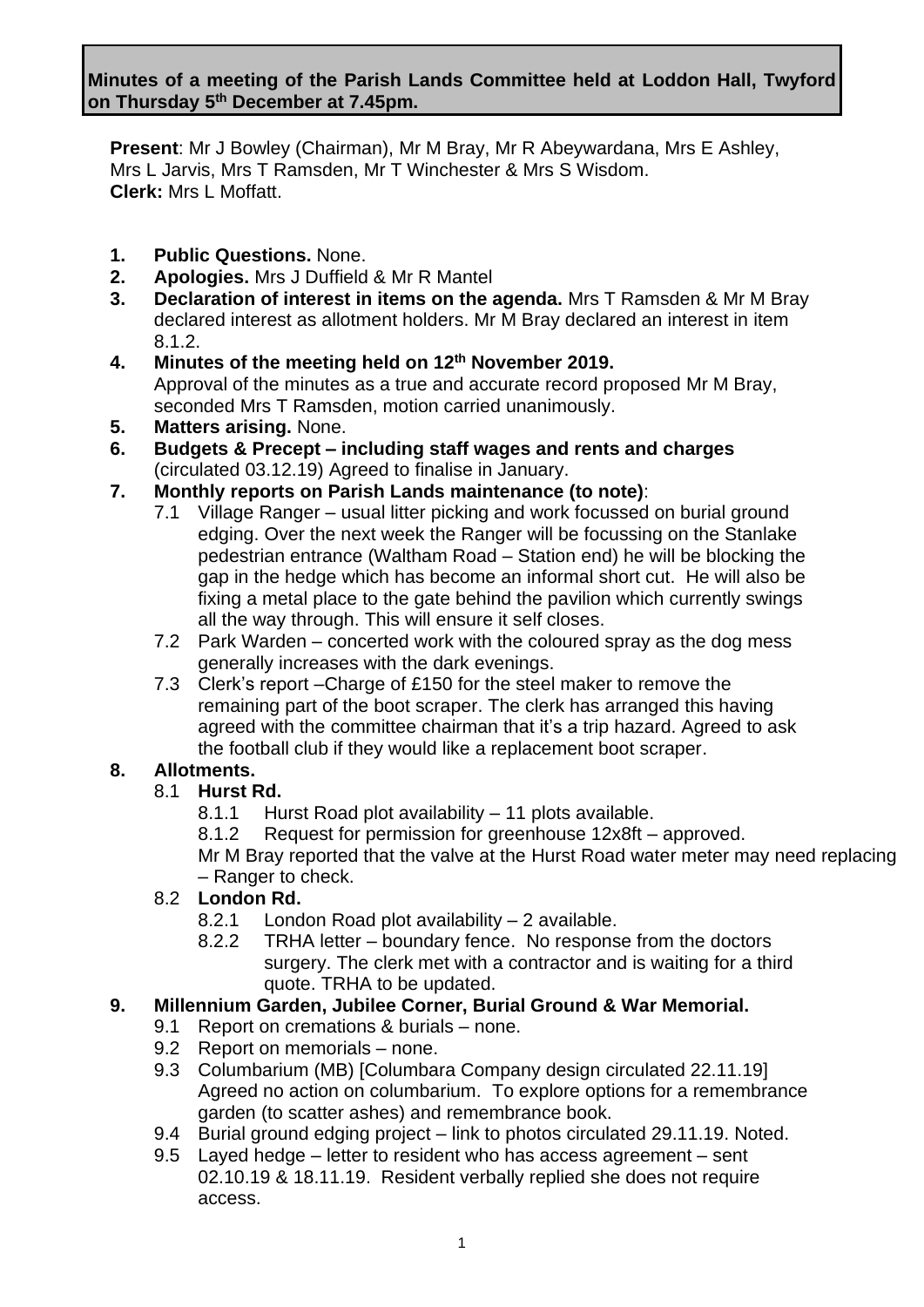- 9.6 Tree surgeon work conifers work completed on 3.12.19 photo circulated.
- 9.7 To consider location for possible book swap cupboard Parkers have agreed to move the book cupboard in and out and to make it available in the shop on rainy days. They will not accept any liability for the cupboard. Agreed for the clerk to respond to the young resident asking her to liaise with Parkers over the book cupboard design.
- 9.8 Hazel coppicing commenced at Millennium garden photo circulated 03.12.19. Noted.
- 9.9 To consider online mapping of burial ground information -agreed for the clerk to find out the costs and options.
- 9.10 Field Maple tree and hawthorn request from volunteer gardeners to have pruned (photos circulated 22.11.19) Agreed for the clerk to see the advice from a tree surgeon and obtain a quote.
- 9.11 Fence to rhs burial ground path (photos circulated 12.11.19) Clerk met with a contractor and is awaiting a quote for repairs.
- 9.12 Jubilee Corner garden waste clerk to contact the volunteer gardeners to ask if the brown paper bags would be a solution.

## **10. Bell Corner & Polehampton Corner**

### **11. King George V Recreation Ground.**

- 11.1 CCTV link to 3 quotes circulated 03.09.19 (not within budget) Awaiting feedback from GCD Security.
- 11.2 Playground reports and quotes for repairs KGVR & Stanlake Meadow (link circulated 25.04.19) Agreed for the committee to re-visit the reports and agree priorities.
- 11.3 Offer of walnut tree from TATA [8 foot high, currently in a pot] agreed to accept and to locate by the bench / wildflower area/railway line at Stanlake Meadow.
- 11.4 Scout request  $18/19<sup>th</sup>$  January 2020 to pitch tents as part of a training exercise – approved.
- 11.5 Memorial bench request to be located outside the Youth Centre approved.
- 11.6 Flytipping of tyres Ranger removed and took to refuse centre. Noted.
- 11.7 To consider costs for tennis court cleaning £960. Approval proposed Mr M Bray, seconded Mrs S Wisdom. Motion carried unanimously.
- 11.8 To consider replacement tennis clubhouse options carried forward pending information from the tennis club.

#### **12. Stanlake Meadow.**

- 12.1 Tree risk assessment carried out  $23-25$ <sup>th</sup> October (circulated 11.11.19)
- 12.2 Cricket club agreement Cricket Club feedback awaited.
- 12.3 Fruit tree offer from Mullie (planted 26.11.19). Noted and agreed the committee would like further fruit trees/natural species if possible.
- 12.4 Copse project update –CROW visit 20.11.19 (to note) Clerk to obtain a quote for an information board for the copse area. To approach Stephen Loyd for information on the board.
- 12.5 To consider quote for external, locked hose attachment on Stanlake Pavilion or the football shed. To investigate a brass connector on the existing tap as the committee were concerned over the possibility of vandalism.
- 12.6 Report of antisocial behaviour 20.10.19 suggestion to install light by the football shed. Agreed to look into the possibility of youth work to engage with the youngsters. Clerk to contact JAC (Just around the Corner) who are a youth outreach charity and may be able to help engage with youths.
- 12.7 Vandalism boot scraper & enclosure gate (overnight 24/11 25/11 crime report number 43190367802) Noted.